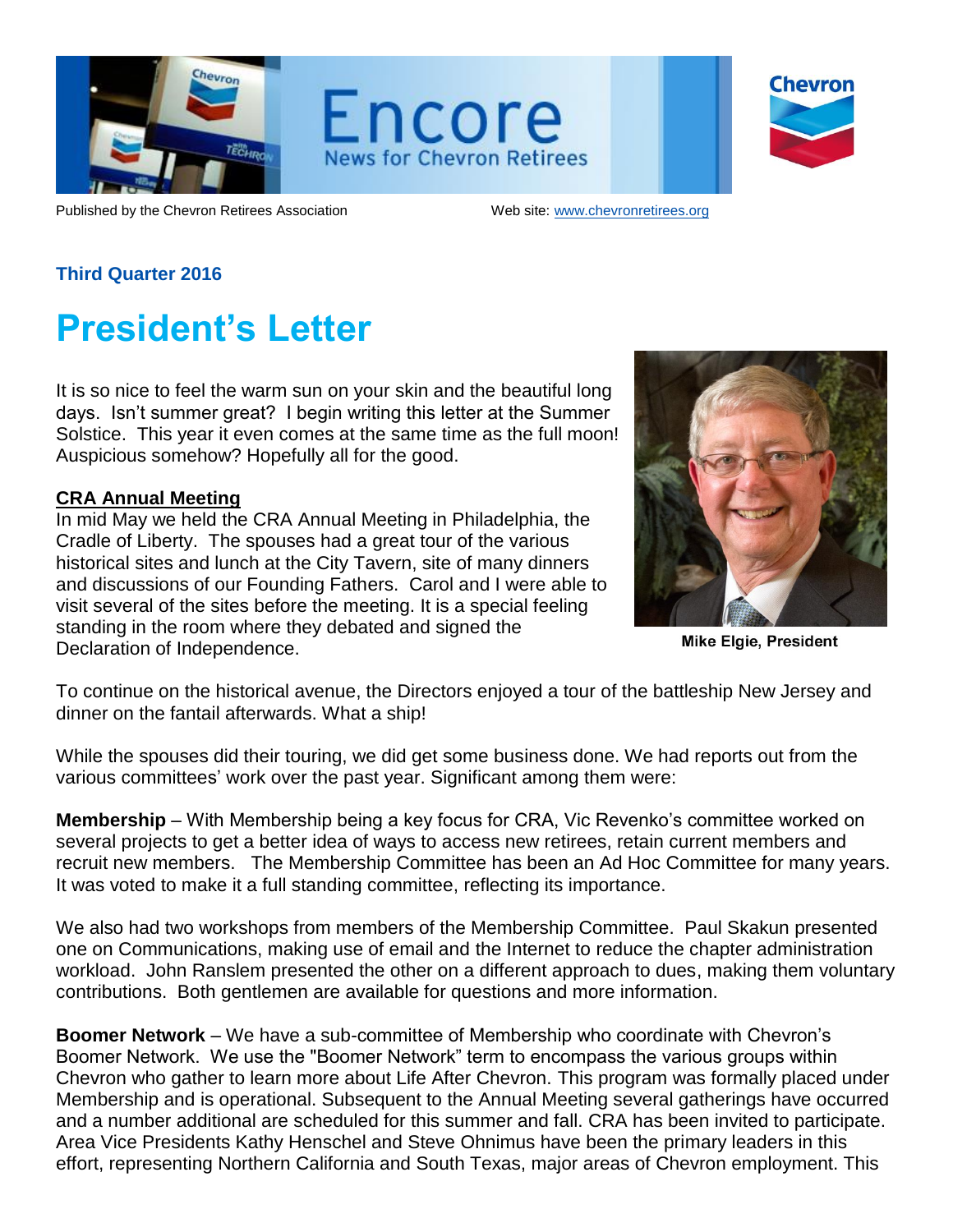is important work. We find that often employees retire not really knowing about or understanding CRA. With all the decisions involved in retirement, the one page regarding CRA in the Retirement Binder often gets overlooked.

**Communications** – Frank Coe and his Communications Committee have had an extremely tough, busy year. Our longtime Encore editor, Walt Roessing, had to retire due because of family health issues. Frank basically had to write, edit, and publish Encore. He has now found a contributing editor, Greg Vitiello, to assist with the content, but is still acting as the overall editor.

In addition, the CRA Website has been updated. Much of this is "behind the scenes" work that Frank has worked with a consultant to achieve. It then allowed Frank to streamline and update the website itself. It also allows future Communications Chairs to maintain the website much more easily.

Frank has served as our Communications Chair for many years and has done a terrific job of simplifying the duties for future Chairs. Frank has advised that this is his last year as Chair, but he is willing to continue as Webmaster. Anyone interested in learning more about the Communications Chair position is encouraged to contact Frank to learn more about the job.

**Future Annual Meetings** – As noted in my last letter, we are studying what our Annual Meetings should be like in the future. Paul Premo's Planning and Research Committee will be continuing this study. We posted on the walls of the meeting room brainstorming that was done during he Mid Year Meeting. We asked Directors to add suggestions using yellow post-its and received many more ideas.

**Vision 2025** - In a related, parallel effort, John Bulla, is heading up our Vision 2025. What might CRA look like in 2025 and what should we be doing to in the meantime? This is a "bottoms up" type of process so John requested Directors to give him ideas and suggestions before they left the meeting. He got many. John will review and come to our Mid-Year Meeting with recommendations to consider.

#### **John Watson**

We were very pleased to have John Watson join us for dinner on the last night of the Annual Meeting. John addressed the gathering after dinner and you will find a full report on his remarks in this Encore.

It has been a difficult year for Chevron and all the oil industry, but oil prices are expected to recover down the road and Chevron will be poised to do well.

On a lighter note, in my introduction to John, I included a highlight video of his eagle at the Pebble Beach Pro-Am golf tournament in February. John said he'd never quite had such an introduction.

In closing his remarks, John stressed the importance of the Chevron Advocacy Network (CAN). Chevron and all the oil companies are seeing an increasing amount of activism essentially geared to eliminate fossil fuels from use. We all know that is unrealistic, but many people do not fully understand that. It is crucial that we help educate our relatives, our neighbors and our politicians in order to counter the erroneous statements that come out of the activist community. More information is provided in the CAN article later in this Encore. We are seeking to increase CRA membership in CAN to 20% in 120 days. Chevron has provided very good careers and excellent retirement benefits for us. There are limited ways in which we can show our appreciation. Joining CAN is one. We need your help. If you have not already joined CAN, please do so this summer!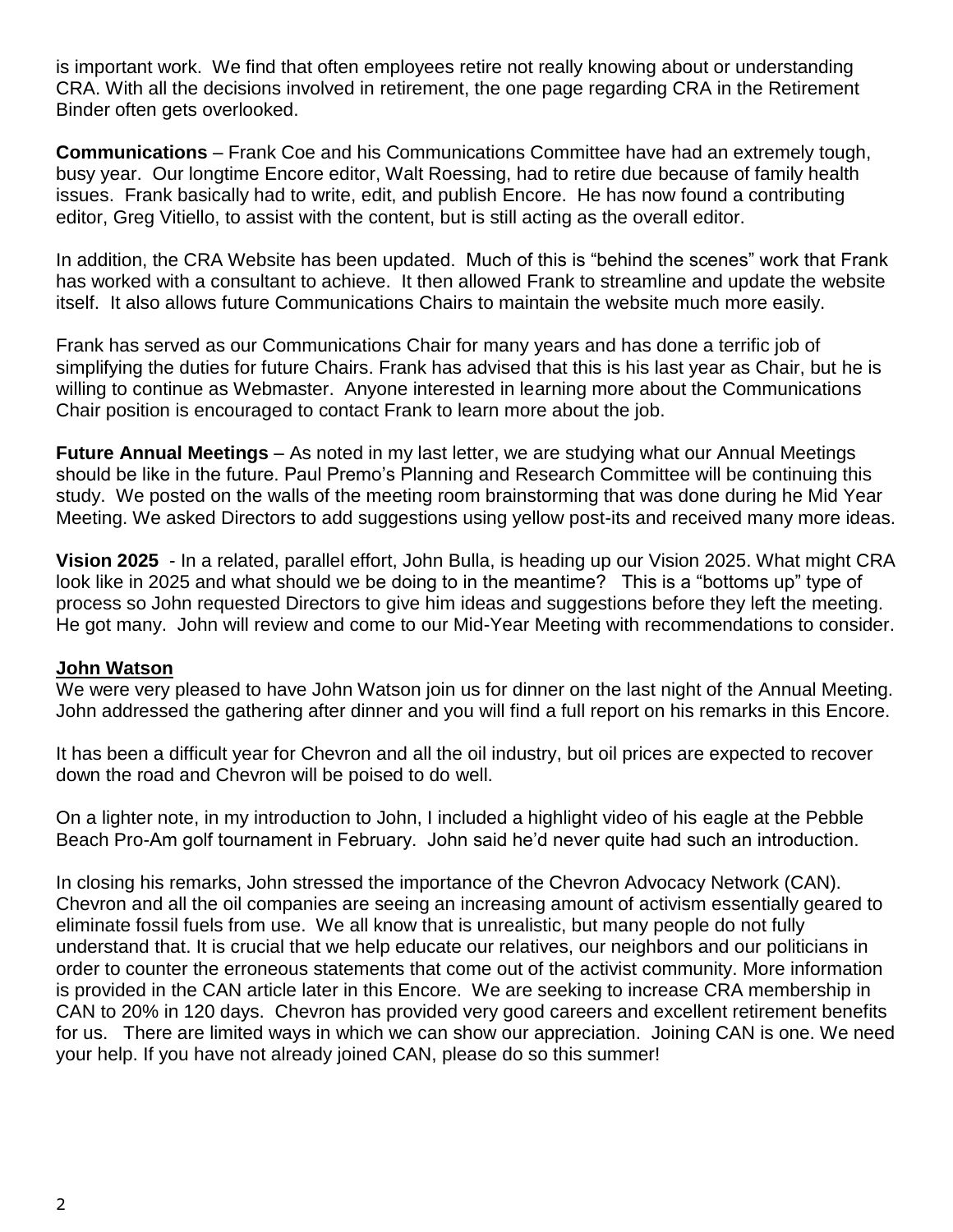## **Leadership**

As I began my first term of office I noted that three areas should be key: Membership, Leadership and Communications. As noted above, we are doing a number of things to retain and recruit new CRA members. Numbers count. We have made great strides in the Communications area as described above also.

In the Leadership area, we are always looking for future leaders. Assignments on the various committees are a great way to learn more about CRA. As with any organization, our future is only so good as our future leaders. We always need new blood.

Along those lines, we have had 15 new chapter presidents this past fiscal year. Twelve were in attendance in Philadelphia:

| <b>President</b>     | <b>Chapter</b>                              |
|----------------------|---------------------------------------------|
| <b>Glenn Hughes</b>  | <b>Chevron Canada Chapter</b>               |
| <b>Peter Gilbert</b> | <b>North Central Texas Chapter</b>          |
| <b>Glenn Ewan</b>    | <b>Metropolitan Houston Chapter</b>         |
| Suzie Janowski       | <b>Tulsa Chapter</b>                        |
| <b>Jerry Still</b>   | <b>Chevron Gulf Texaco Retirees Club</b>    |
| Judi Lipscomb        | <b>Singing River</b>                        |
| David Smith          | Southwest Mississippi Chapter               |
| <b>Fran Shirey</b>   | <b>Gulf Research Center Annuitants Club</b> |
| Sel Larson           | <b>Phoenix Chapter</b>                      |
| Adrian D'Souza       | Contra Costa Chapter                        |
| Jaye Smith           | Southern Arizona Chapter                    |
| Jerry Lohr           | <b>Unocal Gulf Coast Alumni</b>             |



Not attending were Daryl Brennick, Southern Oregon Chapter, Carl Duplantis, Chevron/Gulf Retirees Chapter, and Steve Wright, Central Alaska Chapter.

Congratulations and thank you to these new leaders.

Best regards,

# *Mike*

Mike Elgie Association President [melgie46@gmail.com](mailto:melgie46@gmail.com) 415.472.5947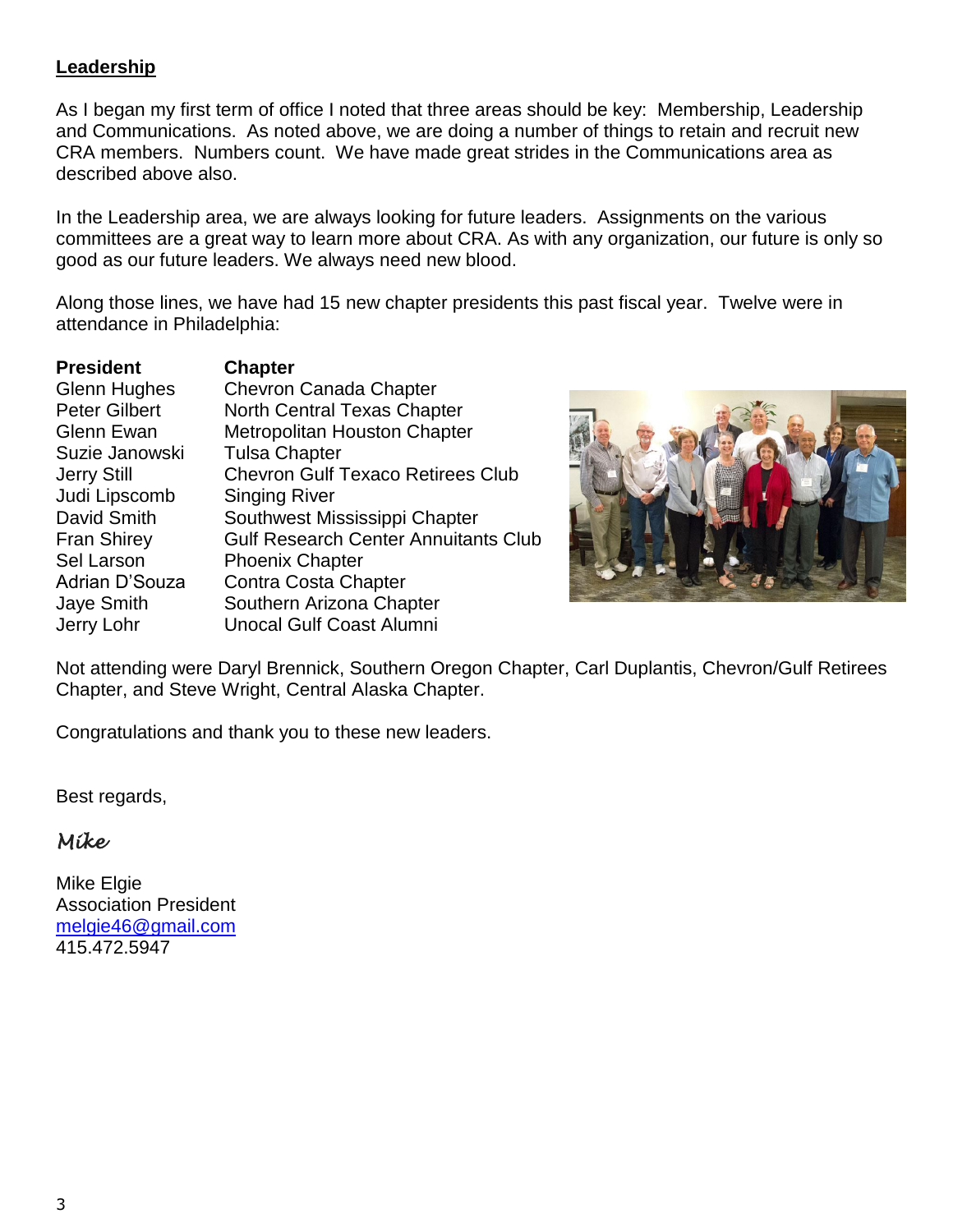# **Watson Is Keynote Speaker at CRA Annual Meeting in Philadelphia**

Chevron Chairman and CEO John Watson delivered the keynote address to the CRA Annual Meeting for the sixth time since he assumed his current position. He was introduced by Mike Elgie, CRA President, who described Watson's educational background as a graduate in agricultural economics at the University of California Davis and recipient of an MBA from the University of Chicago.

Watson reviewed Chevron's current financial performance and long-term business strategies in his keynote address. Watson expressed his confidence that the company has the right priorities to prosper both over the short- and long-terms, despite the current imbalance between supply and demand. While Chevron keeps its focus on cutting costs, increasing overall efficiencies, maintaining a strong balance sheet and paying its dividend, the company also has a strong portfolio of global assets that will provide value for the decades ahead.

Watson said, "It's easy to get down in the dumps when prices are down like they are now, but we actually have a very good portfolio around the world." He emphasized that Chevron has "a position that is second to none in the Permian Basin," as well as strong assets elsewhere in the United States and around the world -- particularly in Australia, Canada and Kazakhstan.

He added that while the company is pacing our

investments, "the one project that will go forward is the next expansion at Tengiz." The Future Growth Project (FGP) is the next major phase in the development of Kazakhstan's massive Tengiz Field. Final investment decision is expected this year. The FGP is designed to utilize sour gas injection technology already being used in our Kazakhstan operations.

Watson also stressed that the Gorgon Project offshore Western Australia will be a long-lived project with a 40-year life span The project made its first shipment of liquefied natural gas in March 2016 and, Watson added, "It will be profitable and it will generate a lot of cash flow," for a long period of time.

In addition to projects such as Gorgon, which is just coming on stream, the company has numerous other projects on which it is currently waiting to move forward as markets rebalance and their economics improve.

Watson stressed that the oil and gas business will continue to be a vital industry in the coming decades. He said that, "You wouldn't know it by reading newspapers, we're not a popular industry at times, but we remain a vital industry."

**John Watson** 

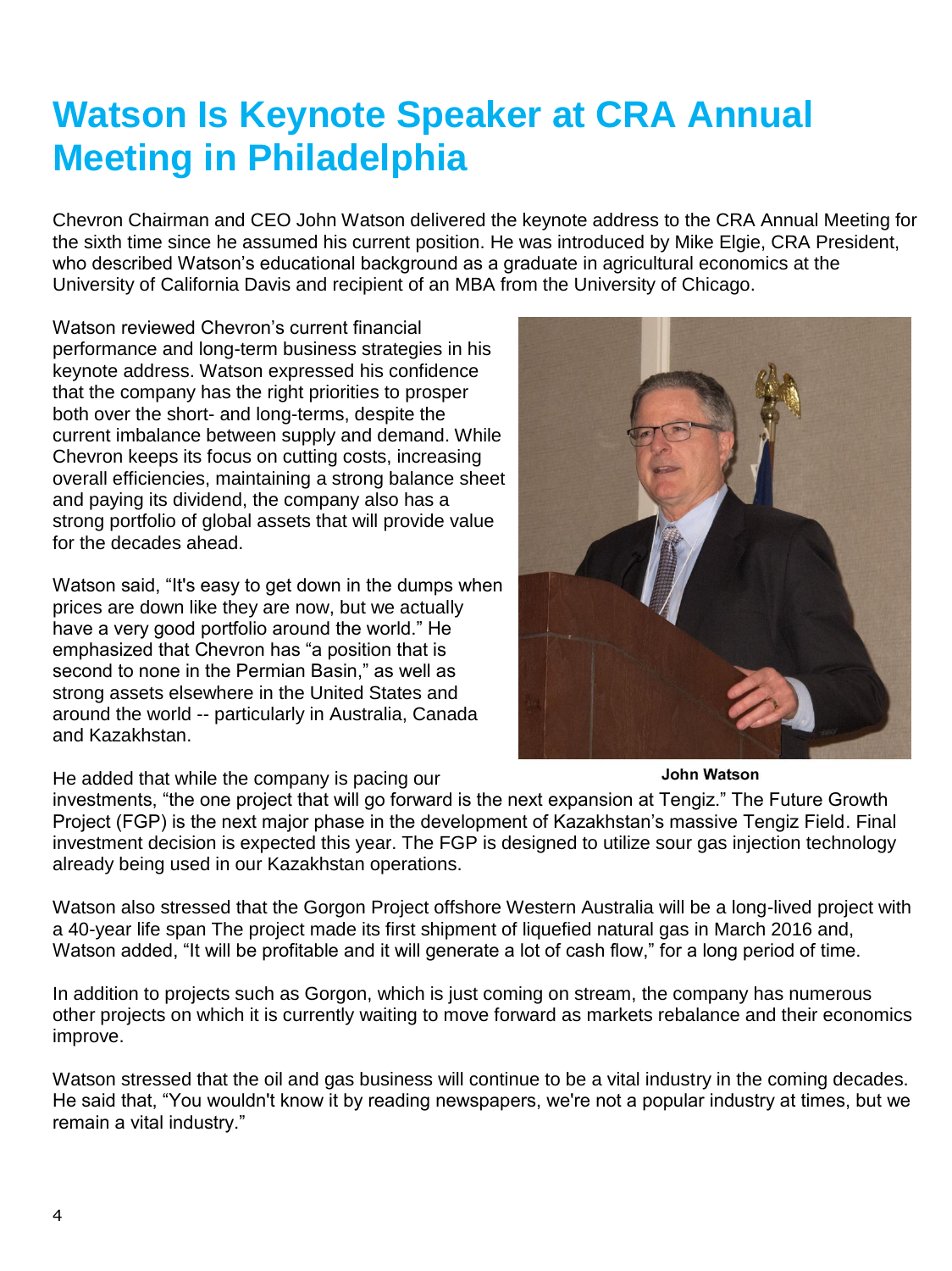With all experts estimating solid energy growth over the next 20 to 25 years, Watson added, "You're still going to see 50 percent of the energy come from oil and gas years from now. We're going to be around. People tend to vote with the lights on from what I have seen."

In the current business environment, Watson said, "Everyone is focusing on curtailing activity that's not essential and on getting more efficient in how they do their work, so that we can make money at a lower price. That's really a preoccupation for everyone in the business right now."

## **Two Bright Areas: Downstream & Chemicals**

While the industry's upstream business generates most of the headlines, Watson stresses that "The downstream has been carrying the load the last few years, and it's been profitable for us." Another bright area has been the petrochemicals business, which has recorded positive results and where the company currently has a 50-percent-owned expansion project under construction in Texas."

#### **"The Best in the Business": Safety and Environment**

Watson had particularly strong praise for the company's safety and environmental record. "One thing that we're very proud of in our company is our long history of strong safety and environmental performance. By almost any environmental measure, we defined the best in the business, everything from driving safety, to how our vessels operate, to process safety work that we're doing. It's really a good story and it's essential. Public expectations are high and we deliver in a very positive way. I want every employee to go home safely, every day. I want people in the community to feel safe. We're not perfect, but we're working to get better every day."

## **Maintaining a Critical Workforce**

#### **Watson Praises Retirees for Advocacy**

During his keynote remarks, Watson gave special praise to retirees who speak up for Chevron, especially through the Chevron Advocacy Network (CAN). He said, "We very much appreciate the work that you do to support us. We know you're vocal and we do appreciate that you represent this company so well."

He spoke of his visits to the offices of U.S. congressmen and senators, adding, "When you send letters and you send cards, it matters a lot. The squeaky wheel gets the oil, so to speak, and they do listen and they do care." Watson took particular relish in describing instances where assistants have logged in CAN members' cards and phone calls and told senators, "They're going crazy on this issue or that issue."

He encouraged members of the audience to join the CAN, adding: "I'm not far from joining you at some point. And I'll be just as vocal from the bleachers as you are."

Watson said that one of the company's greatest challenges is maintaining a critical workforce. He said that, unlike some companies during tight times, Chevron does not reduce staff indiscriminately. "We do a lot of work to try to understand what is the workload that we expect to have going forward and then we'll typically open up a lot of jobs and go through selections, to give everyone a chance to compete. So if you just happen to be in the wrong place at the wrong time, you still have a chance to compete for the opportunity."

He expressed pride that employee pulse surveys indicate that "even though they know we're making some of these hard decisions, they understand it, and they believe that the processes that we follow are fair. And that's all we can ask for."

Watson stressed the importance of continuing to "refresh" the company's workforce "One of the reasons the industry is having such a challenge now is that we went years in the '80s and '90s, when we didn't hire enough people. And so a lot of the people, baby boomers and others, are retiring, and the industry just doesn't have the talent."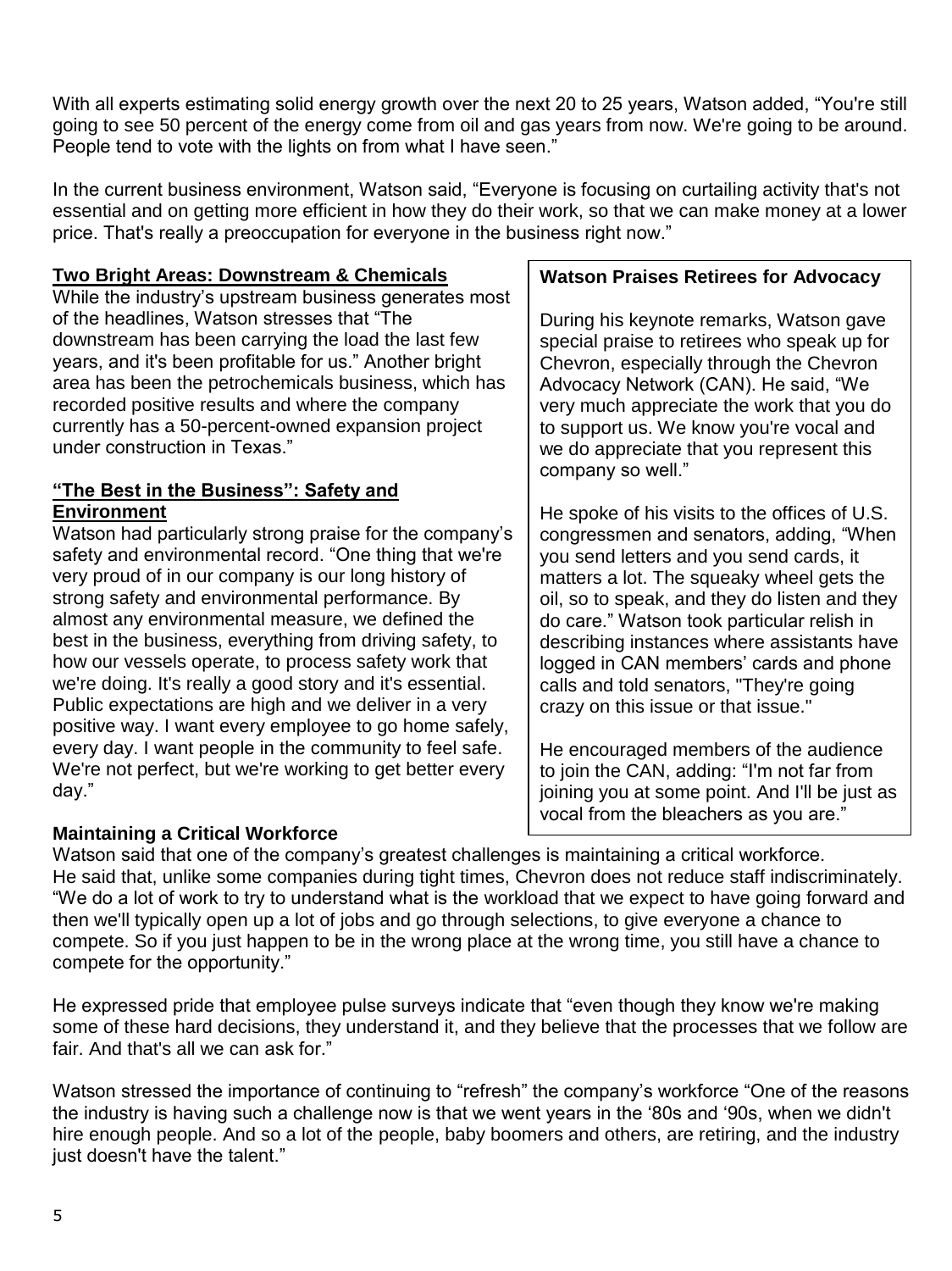He continued, "So we're trying to keep the hiring going, but obviously at a lower rate. And it's tough when you're going through workforce reduction." The company has responded by insulating all of its new hires from the recent cutbacks, and by continuing to recruit on college campuses and create other mechanisms to "keep the pipeline of new talent going."

The company is particularly concerned about maintaining enough talent in critical business areas. "For example, we're keeping a lot of drillers," Watson said, "because we know that we're going to need some of these people going forward. We're protecting some of the functional groups where we know we're going to need the expertise when things improve."

# **Harold Freund: Harvesting Good Will**

The Chevron Retirees in Action (CRIA), based in Canada's Alberta Province, was winner of one of CRA's 2016 Public Service Awards. For this article, Encore interviewed Canadian Prairie Chapter (CPC) president and CRIA project coordinator Harold Freund about the group's volunteer initiatives – and his own passion for volunteering.

A native of Canada's Alberta Province, Chevron retiree Harold Freund is sensitive to the economic and social needs of the area's communities. He has demonstrated this concern while logging about 10,000 hours as a volunteer since he retired as Chevron Canada's business unit manager in Alberta in 1995.

A graduate of the University of Manitoba, Freund earned a Master's degree in geology before joining Chevron Canada in 1968. His positions with the company included a stint as district supervisor and another as chief of Development for all of Canada.

In 1996, when he joined the chapter and CRIA, he recalls, "I originally got involved because I was looking for something to do. But my volunteerism soon became a passion."

Harold continues, "Being a volunteer is a way of giving people a hand up. But we get back tenfold what we give. We're really fortunate to be part of such a great community."



**Harold Freund and John Watson** 

As CRIA project coordinator for the past five years, he prides himself on "tying the organization's projects to our demographics." In recent years, CRIA's main concern has been helping to feed the area's indigent and elderly members.

One of Harold's favorite projects involves work on a local garden that yields anywhere from 5,000 to 20,000 pounds of produce each year. The project, a joint venture with other area energy companies, supports the Calgary Interfaith Food Bank.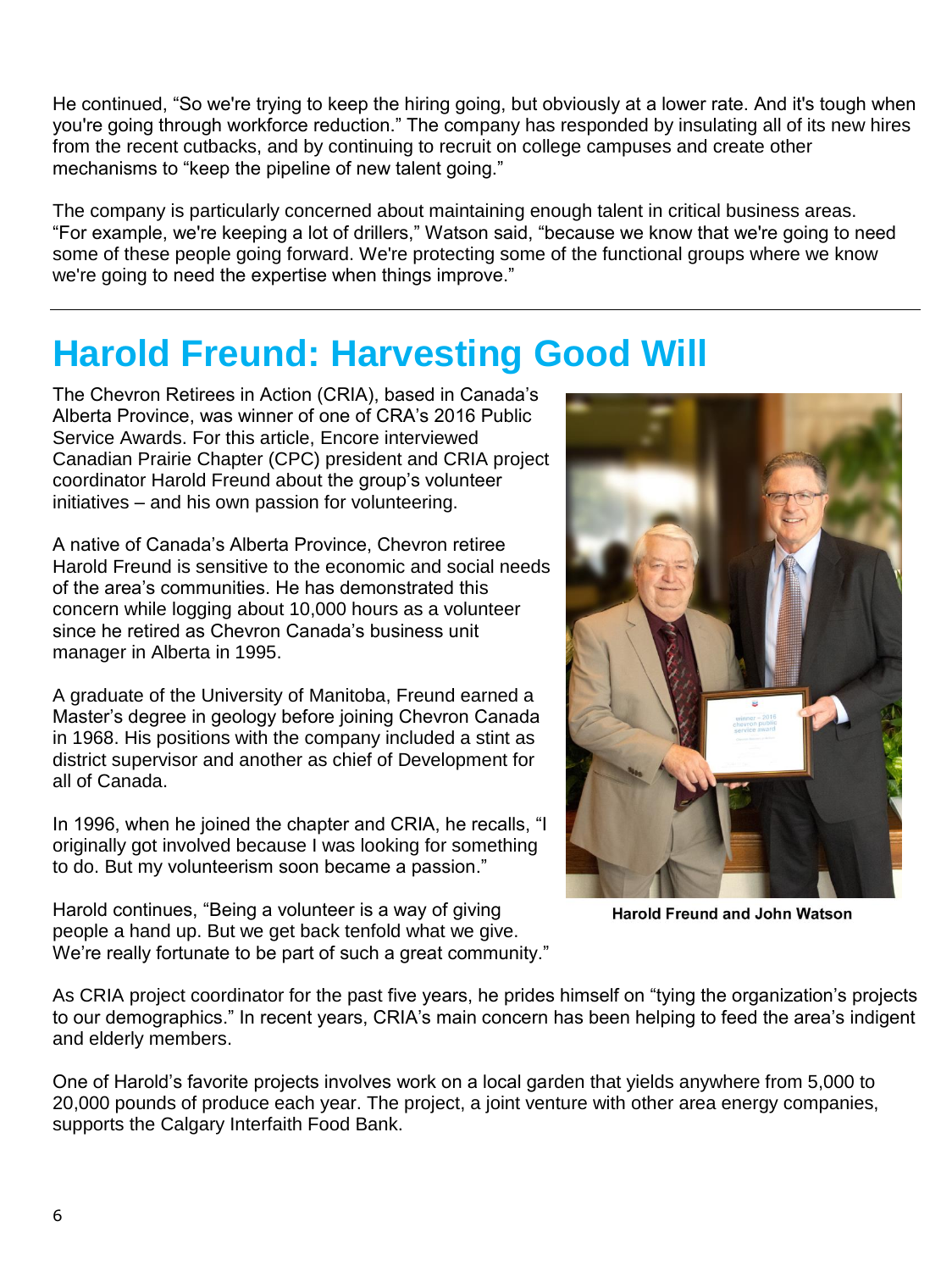"I've headed up the project for several years," says Harold. "Altogether we have about 24 volunteers who plant, weed and harvest the potatoes and other vegetables for distribution to the Food Bank's needy clients."

In an area economy that is heavily reliant on the energy industry, unemployment has risen sharply over the past year as oil prices dropped precipitously. "Demand at the food banks has risen by 40 percent," says Harold. "That's why we've targeted this need above all others."

The chapter also holds an annual Christmas luncheon for retirees, at which attendees make contributions to the Calgary Interfaith Food Bank. Last year, retirees donated \$8,500, which was matched by Chevron Canada.

Freund and his CRIA colleagues are also involved in collecting day-old pastries from 24 local Starbucks Coffee Shops, which they then deliver to food banks. "I've never weighed them," says Harold. "But we're talking about tons and tons of pastries."

In addition, members of the chapter sort products and create hampers for clients at the food bank.

The initiative to fight hunger exemplifies CRIA's changed focus over its 20-year existence. In its early years, the organization's programs included support for the Iris Campaign for the Schizophrenia Society, assisting the mentally handicapped at the Clubhouse Society, maintaining the Youville Women's Residence, and volunteering at the Kirby Centre, Girl Guides, and Women in Need thrift shops. In addition, the organization supported various efforts to improve the literacy of local residents.

"For example, we organized book sales to support Alberta Literacy," says Harold. "We found that about 24 percent of people in the area were not totally literate and providing them with books helped them improve their skills."

#### **Changing Economic and Social Needs**

In addition to the organization's current focus on feeding the hungry, Harold and other CRIA members conduct an annual cleanup of a local highway, as they have done for the past 16 years. And, in a different vein, they put on afternoon teas and socialize with members of the Carewest Seniors Care Facility. "We do the events up well, serving on English bone tea cups and engaging the seniors at the facility, who range in age all the way up to 110," says Harold.

As CPC president, Harold also meets regularly with the president of Chevron Canada's upstream organization in Calgary to discuss ways in which the two organizations can best leverage their joint commitment to support area needs.

In addition, he is active in extending CRIA's reach. "I'm trying to get Vancouver retirees involved in our organization," he says. "I tell them we must be doing something right. After all, the Alberta Treasury Branch and ExxonMobil in Alberta have said they want to model their volunteer programs after ours."

For someone who became a volunteer as a way of keeping busy, Harold has come a long way. He recognizes the benefits for himself and others who take an active role. "Just look at it this way," he says. "Volunteers live longer and keep their minds and bodies involved."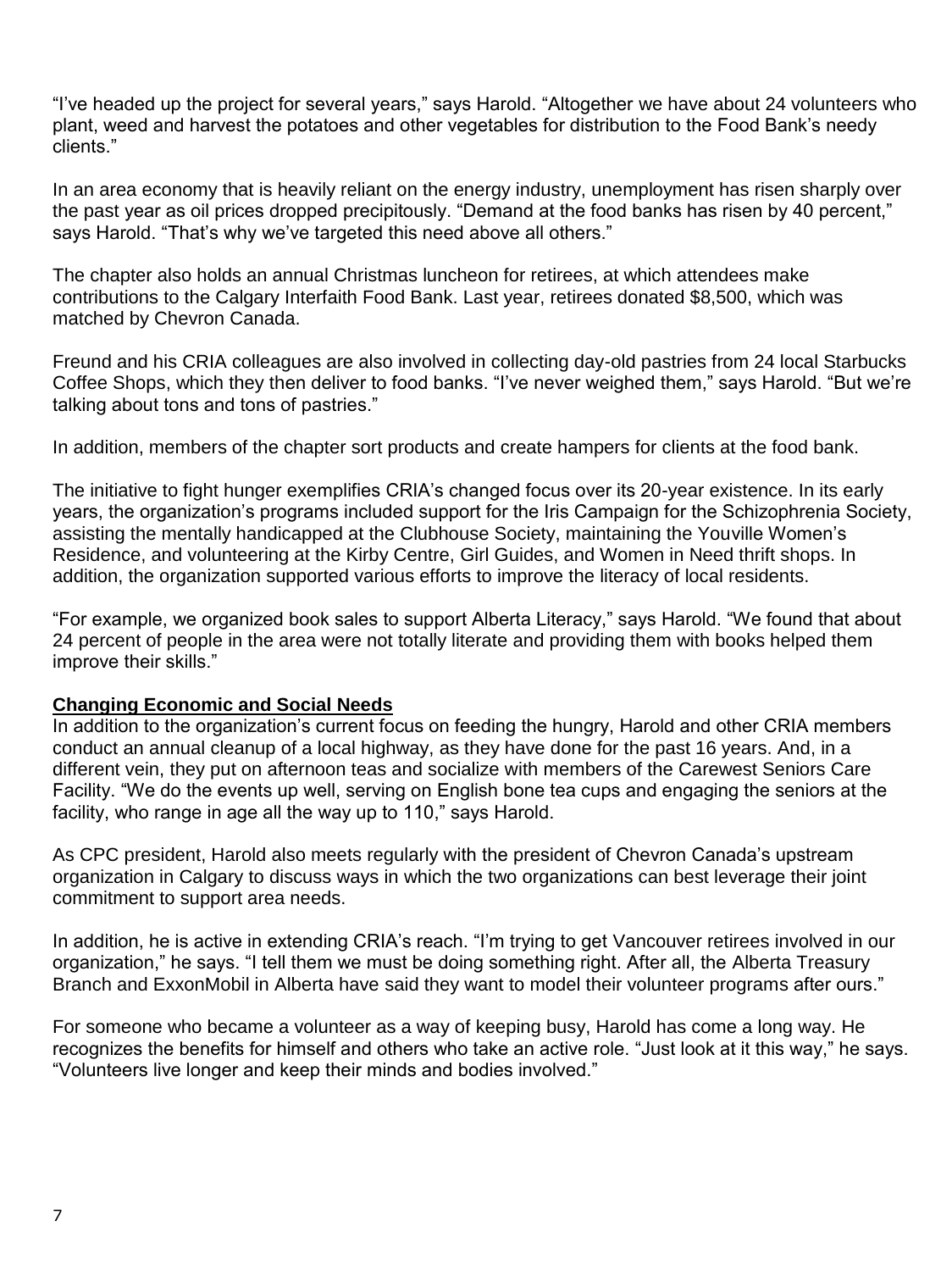# **Wilma Lill: Juggling Priorities**

Wilma Lill, the widow of Texaco retiree Joe Lill, has a long history of juggling priorities and being of service. Over the past 60 years, she has been a wife, mother of four, teacher, caregiver, steadfast volunteer spanning many causes, and president of various organizations – including the Skelly-Getty-Texaco Chapter of CRA.



Wilma Lill and John Watson

Through Joe, who had a 45-year career with the El Dorado (Kansas) Refinery, she developed a strong link to the plant's thousands of employees, family members and retirees. And through her position as 7th and 8th grade teacher at Towanda Circle School District in Kansas, she gained an early perspective on the aspirations and needs of the local children and their families.

Her role as a volunteer crystallized in 1956, when she joined an Extension Unit, sponsored by Kansas State University, which was formed to improve the everyday lives of the area's rural women. As residents of a small community north of Towanda, she and Joe were sensitive to the needs of rural families, who often struggled to maintain an adequate living.

The Extension Unit had a long life, merging in 1990 into the Legacy Fund of the National Association for Family and Community Education (FCE). Over the decades of her involvement, Wilma worked on a wide range of community programs, some with deep emotional and physical implications such as aging, maintaining a proper diet, dealing with obesity, managing chronic pain, being a caregiver, and improving family relationships. Other programs were more practical in nature, including moving one's household, learning how to recycle, refinishing furniture, and dealing with Gluten intolerance.

"I always enjoyed being among people, and through volunteering I had the chance to be of aid to many of them," said Wilma. "And through my teaching experience, I learned a lot of practical things that I was able to pass on to others."

Wilma served for four years as FCE's director for South Central Kansas. She subsequently became president of the Highland Chapter in Butler County, Kansas. She also volunteered for the United Methodist Women's Group, served as treasurer of the El Dorado Senior Center, held leadership positions in the Butler County 4-H Clubs and recently completed a seven-year stint as president of the condominium where she lives.

Meanwhile, she found time to support her husband Joe in his position as president of the Skelly-Getty-Texaco Retirees Club. Joe died in 2007, at roughly the same time that the retirees club disbanded. It was soon replaced by the Skelly-Getty-Texaco Chapter of CRA, which was in need of a president.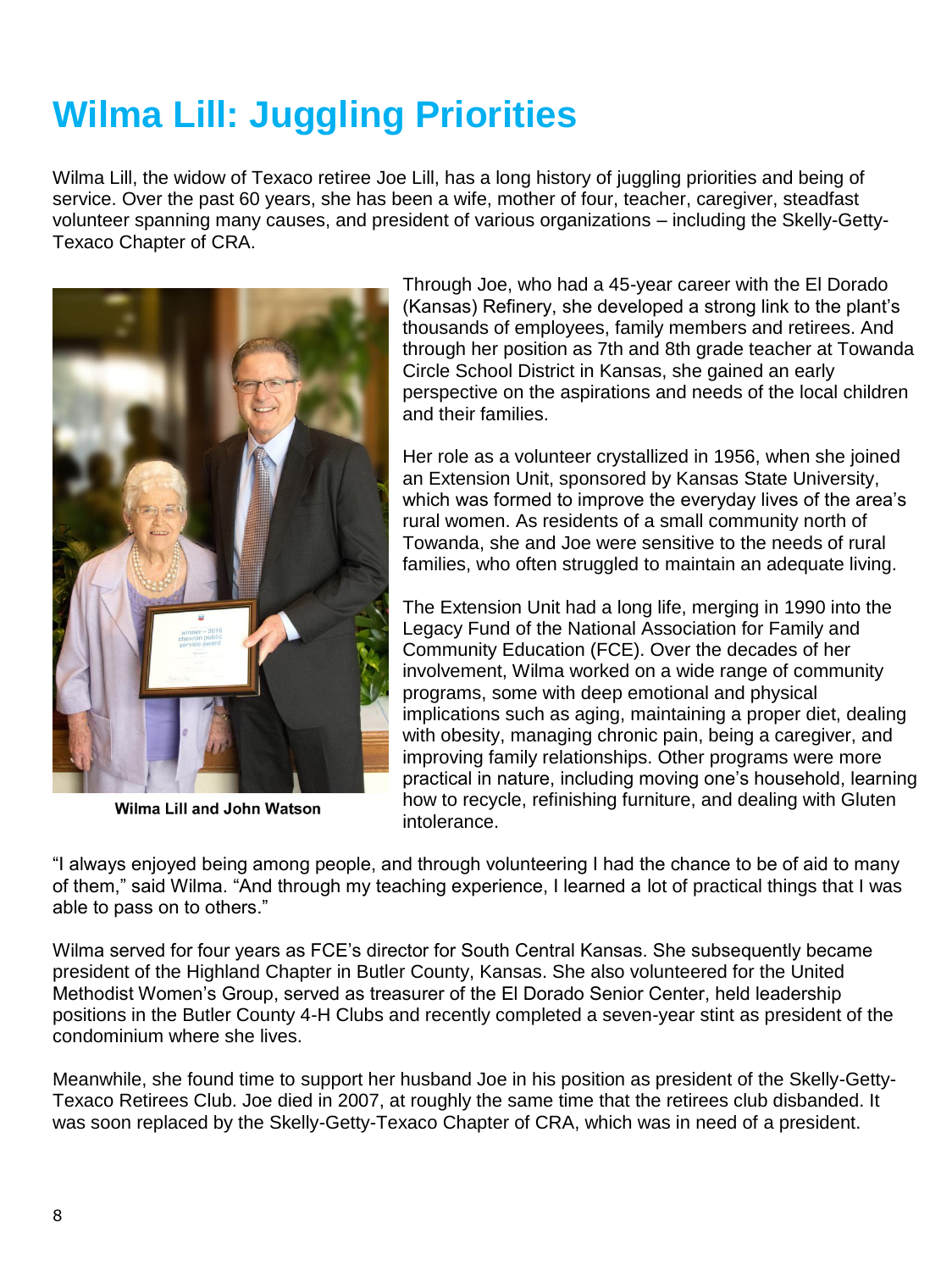"I felt I should do whatever I could to help keep a retiree organization going in El Dorado," said Wilma. "And fortunately, I knew who to call to get it started. And, in fact, I enjoy holding office and doing the best I can."

The "best she can" as a volunteer extends quite far. It encompasses cooking meals for American Legion meetings, taking shut-ins to their doctors' appointments, buying groceries for people unable to get to the store, and visiting neighbors in hospitals and nursing homes.

"I once had a job taking care of elderly people and I developed the empathy to understand their needs," she said. "It's especially important to be there for them when they have no families to rely on for visits."

Friends often complain that Wilma isn't home when they try to reach her. Chances are, she's out in the community, helping others. "I tell them that's the way I want it," she said.

# **CRA News Briefs**

## **Contra Costa Member Receives Prestigious Award**

On March 15<sup>th,</sup> one of Chevron's own, Mieczyslaw M. Boduszynski, was presented with the 2016 George A. Olah Award in Hydrocarbon or Petroleum Chemistry at the 251<sup>st</sup> meeting of the American Chemical Society held in San Diego, California. Mieczyslaw, "Mietek" to his friends and colleagues, was given the award "for his significant contributions to the understanding of the molecular composition of petroleum and his profound influence on a generation of petroleum chemists." The award was first established in 1948 and has been granted to industrial chemists just 16 times including nine times to scientists from Exxon-Mobil. Mietek is Chevron's *first* recipient

# **Chevron Advocacy Network: 20 in 120**

During our Annual CRA Meeting in Philadelphia, we heard a lot about advocacy. On May 16th, representatives from Chevron's government affairs team provided an overview of the key issues of interest to the company and told us how we can make a difference by joining the Chevron Advocacy Network. Then, in his keynote remarks that evening, John Watson asked that we continue to focus on advocacy as an important way we can support the company.

The chapter presidents have taken this to heart and have launched a new "20 in 120" initiative with a goal of getting 20% of each CRA chapter registered for the Chevron Advocacy Network in 120 days. This would mean that, by Friday, September 16th, we would have 2,126 CRA members in the Chevron Advocacy Network.

Today, June 28<sup>th</sup>, marks the 43<sup>rd</sup> day of the initiative and we are currently at 853 retirees in the network. This is a good start but we're approaching the halfway point and we still have some work to do.

#### **If you haven't joined the Chevron Advocacy Network, please go to [www.chevronadvocacynetwork.com](http://www.chevronadvocacynetwork.com/) and click the blue box marked "Join Us".**

This is a great way for us to make a difference for the company and for the millions of people who rely on the affordable, reliable energy that our industry provides. Thank you for your support.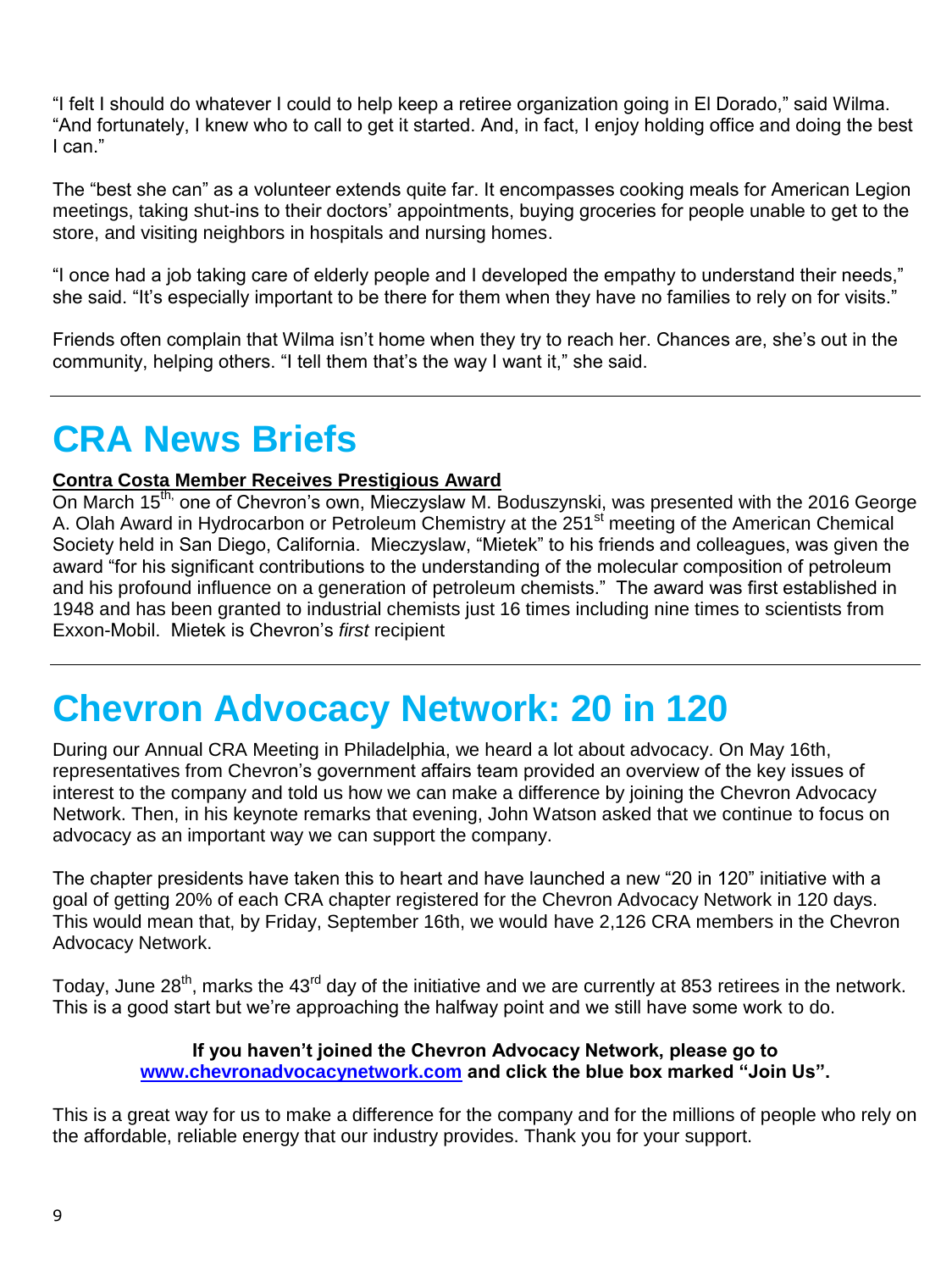# **Benefits Corner** *By Al Horan, Chair, CRA Benefits Committee*

In this article, I would like to update you on activities during the second quarter. I would also like to make available tips and helpful information as well as other items that you may find interesting or useful.

## **Medical**

I would like to share with you a personal experience I recently had with our medical system. While visiting my son and family I decided to go for a walk around a lake that is adjacent to their property. On the walk I was bitten by a dog that belonged to a gardener who was working on a neighbor's property. Unfortunately, the dog was not inoculated for rabies. As a result, my doctor recommended that I undertake a series of rabies injections. Here is where I



Al Horan, Benefits

learned first-hand how out of control our medical system really is. On my initial visit to the emergency room in my local hospital, I spent five hours at the facility and I received eight injections. (The serum, where I live, is only available through hospitals or public health facilities.) The cost of the initial visit was \$15,500. In addition to the initial visit I also had three follow up visits which involved additional injections. Bottom line, I spent twenty hours in the emergency room and the total cost, before Medicare's adjustment, was approximately \$20,000. My share of this cost was about \$500. (Thank goodness for Medicare and Chevron's Medical Plan.)

It's interesting to note that if I had not been covered by Medicare my share of the cost would have been materially more because United Healthcare would not have been able to achieve the same level of discount that is available to Medicare. Probably, my share of the cost under Chevron's Medical Plan (Option 1) would have been about \$2,000. This difference is caused by a substantial difference in Medicare and UHC allowable fees. The fees UHC allows are negotiated with medical facilities while the Medicare fees are set by law.

At the CRA Annual Meeting in May, Chevron shared with us that they are undertaking a review of health and welfare benefits that are offered and the vendors/administrators that provide them. This is part of their normal annual benefit review process; vendor reviews are conducted every three years. Benefit reviews involve internal Chevron teams from various disciplines, e.g. Procurement, Legal, Finance, etc. They may also engage an external benefits consulting firm. In selecting a vendor, Chevron considers criteria such as: adherence to plan design and services, customer service, account management, performance guarantees, cost, quality of network providers, and the location of network providers in relationship to Chevron employees and retirees. Any changes in the plan benefits and/or vendors/administrators are approved by Chevron's Senior Management/Executive Committee. Any changes will be effective January 1, 2017. Members are advised of benefit changes in advance of the Open Enrollment period, usually held in October.

## **Life Insurance**

Many retirees are covered for Life Insurance through legacy plans that are offered by Chevron. These plans include the Life Insurance Plan for former Chevron employees, the Term Life Insurance Plan of Texaco, Inc. for former Texaco and Caltex employees, and Unocal Life Insurance Plan for former Unocal employees. These Plans allow retirees to name a beneficiary (ies) and to irrevocably assign coverage. To name a beneficiary, the retiree must either: complete a Designation of Beneficiary for Benefit Plans for Former Employees form  $(F - 73)$  which is available from the Chevron HR Service Center; or they can update a beneficiary designation online through the Benefits Connection website [\(http://hr2.chevron.com/retiree/BenefitsConnectionPopup.asp\)](http://hr2.chevron.com/retiree/BenefitsConnectionPopup.asp). A change in beneficiary can be made at any time.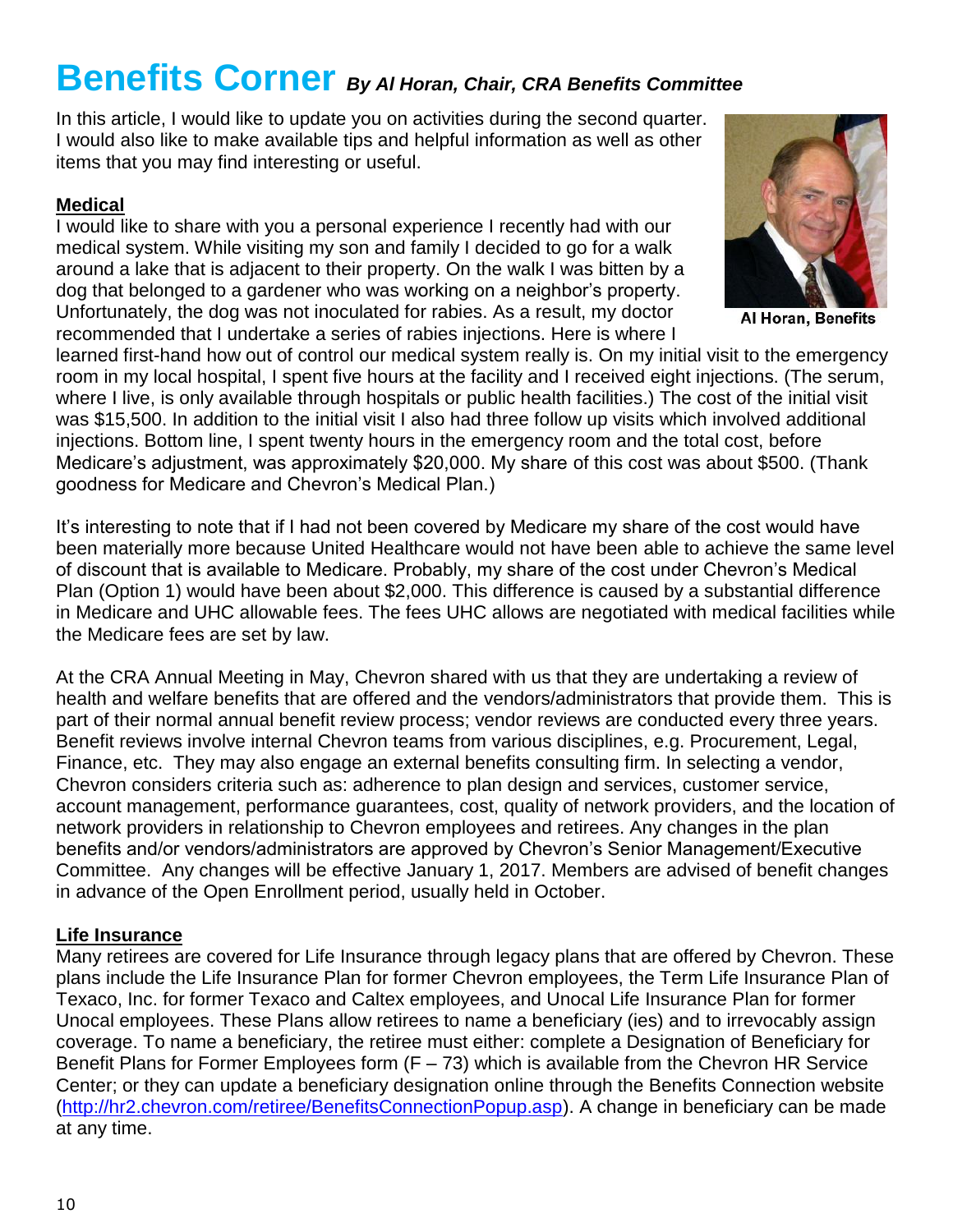The life insurance plans also allow the retiree to irrevocably assign benefits to one or more individuals or to an organization like a trust. Once the assignment is made it may not be changed by the retiree. The assignee becomes the owner of the coverage and they have the right to change the beneficiary and to convert all or any portion of the coverage to an individual whole life policy if the coverage ends or if it is reduced. It should be noted that the plans do not allow the assignment of the coverage as collateral for a loan. To assign coverage, please contact the Chevron HR Service Center for more information or to request the necessary forms. Their phone number is 888-825-5247.

#### **Pension Supplementation**

At the Annual Meeting, Chevron also shared with us the process and criteria used to determine if Pension Supplementation increases are necessary. First, each year Chevron reviews pension supplementation globally. The criteria to assess if a supplementation is needed/required are: adherence to laws and pension plan provisions; and alignment with local customs and common practice. The review takes into consideration: costs, the history of previous supplementations, the market practice and the business/economic justification for an increase (e.g. inflation).

## **Tips & Helpful Information**

**Audit Medical Bills:** Steve Vizner, Member, Texaco Retirees Club of Connecticut, reminds us to audit bills received from medical providers because you could save money. In Steve's case he saved \$1,000. Be sure to download your explanation of benefits statements from Medicare and United Healthcare and compare the information shown on a bill to the statements before paying it. The explanation of benefits statements are available on Medicare's website, [www.medicare.gov,](http://www.medicare.gov/) and the UHC website, [www.myuhc.com.](http://www.myuhc.com/)

**Your Medical History:** Peter Gilbert, President, North Central Texas Chapter, reminds us that Apple iPhones allow individuals to enter their medical history. I understand that emergency rooms are trained to check iPhones for medical history. (A password is not required to access the data.) Sometimes having one's medical history can mean the difference between life and death. If you don't have an iPhone, don't worry, I can send you an Excel template that will allow you to record your history, medications and medical contacts. Just send me an email – [awhoran@verizon.net.](mailto:awhoran@verizon.net) Whenever I travel I carry with me a copy of my history. It can also generally be given to a new medical provider in lieu of completing lengthy medical questionnaires.

**Nursing Home Abuse:** Paul Skakun, President, Hill Country Chapter, wishes to share with us a source for learning more about nursing home abuse and what the telltale signs of abuse are. We've all heard of or experienced nightmarish stories about nursing homes. Here's a way of learning more about nursing homes, laws and other helpful information. Just visit [www.nursinghomeabuseguide.org.](http://www.nursinghomeabuseguide.org/) Also remember to check CRA's [Advanced Care Planning booklet](http://chevronretirees.org/sf-docs/default-source/general-cra-docs/AdvCarePlanRev2.pdf?sfvrsn=0) for additional guidance and resources which can be found on CRA's website, [www.chevronretirees.org.](http://www.chevronretirees.org/) Finally, don't forget to check the Medicare website, [www.medicare.gov,](http://www.medicare.gov/) to obtain specific information about nursing homes in your area.

**Summer and Heat Related Illnesses:** Mark Engelbrecht, Member, Benefits Committee reminds us that heat-related illnesses can be serious. Common examples are heat rash (prickly heat), sunburn, heat stroke, and heat cramps. Severe problems caused by sun exposure can result in skin damage, including skin cancer. Individuals who are not physically fit, have cardiovascular disease, have diabetes, have excess weight, are over the age of 50, or take certain medications may even be a higher risk to heat-related illnesses.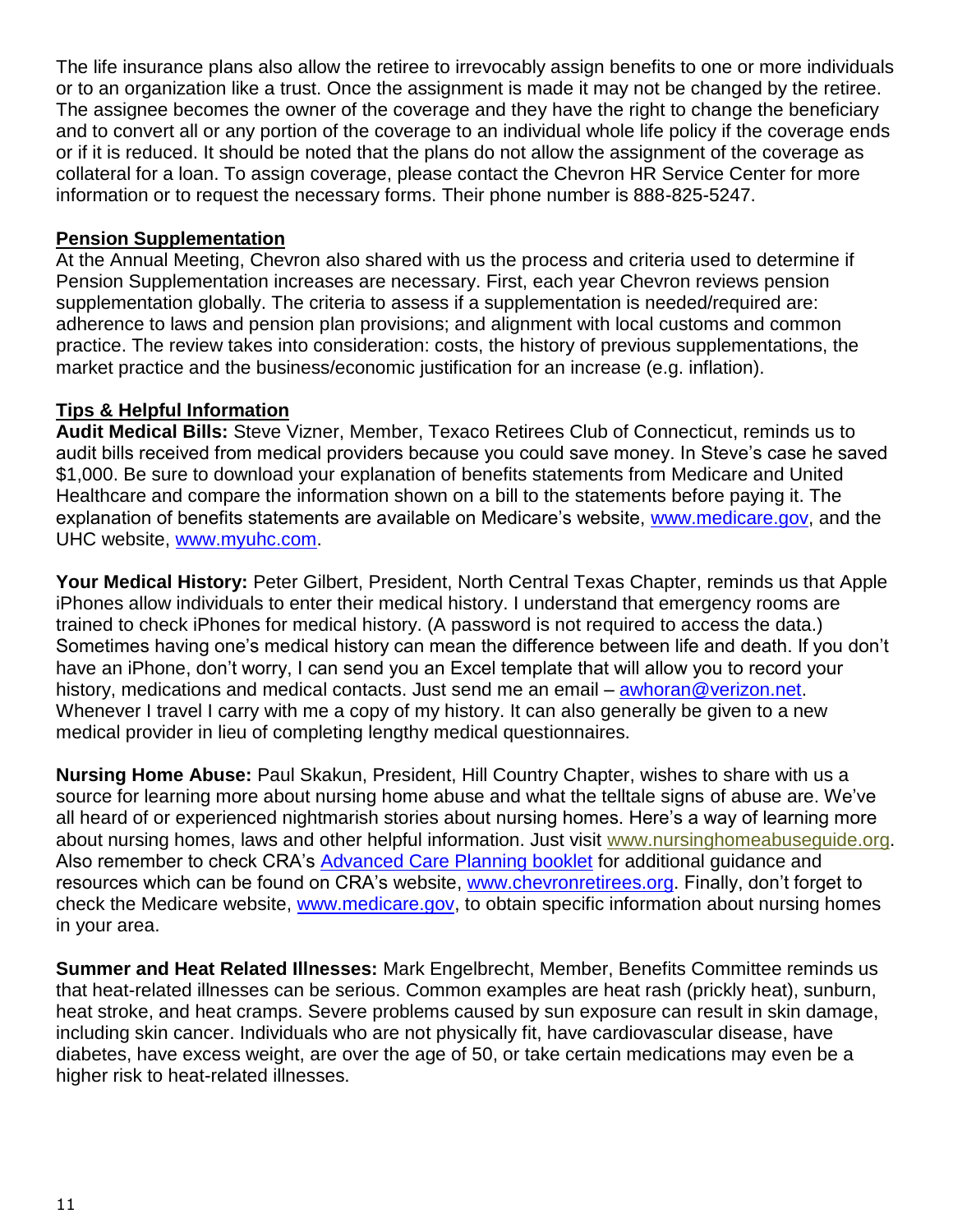To avoid problems, here are ways to protect yourself: drink plenty of water or drink sport drinks (electrolyte fluids); wear a hat with a large brim; take frequent breaks (if possible in a shady area); try to be outside during the cooler parts of the day; wear loose fitting, light-colored clothing; and use sunscreen (at least SPF 15).

Be sure to consult your doctor if you see changes in your skin - changes in moles, skin discolorations, etc. Remember, skin damage from sun exposure can accumulate over a lifetime. For additional related information, go to the "Public and Patients" tab on the American Academy of Dermatology's website - [www.aad.org.](http://www.aad.org/)

#### **Did You Know**

**Kindness:** Studies show that practicing kindness can lead to better health, better relationships, a longer life and success in the workplace. Societies that are civil and caring focus on other people. By having empathy for others, individuals have better relationships and are more productive.

**Tiredness:** The National Sleep Foundation recommends that adults who are age 65 or older should aim for 7 to 8 hours sleep per night. Even with the appropriate amount of sleep we probably will not feel as rested as when we were younger and had a like number of hours sleep because of changes in our brain waves. The amplitude of the waves decrease with age and the results are lighter sleep patterns and restless nights. And as we know this is just one of the causes of broken sleep.

**What to Eat and When to Eat It:** For more energy eat a protein-packed breakfast. After strenuous activity, try refueling by eating a carbohydrate-protein combo. For weight loss eat your main meal at lunchtime. For an afternoon pick-me-up, grab a handful of nuts. For better sleep, fill up on fiber. For more information, please visit AARP's website – [www.aarp.org](http://www.aarp.org/) and search for "What to Eat and When".

#### **What's on the Horizon**

**Obesity:** Researchers have found a correlation between obesity and the amount of nutrients contained in foods. Generally, there are more nutrients in organic/natural foods than non-organic/nonnatural foods of a similar weight. Since the body requires a certain amount of nutrients, we are consuming more non-organic/non-natural foods to obtain the body's required amount of nutrients. This leads to obesity. They recommend that we eat organic/natural foods.

**Cancer:** If an individual is suspected of having cancer, their doctor may order certain blood tests as well as other laboratory tests. With the exception of blood cancers, blood tests generally cannot absolutely tell whether an individual has cancer. For most cancers a biopsy is usually necessary to make a definitive diagnosis.

There are experimental blood tests that are being developed to find cells that have broken away from an original cancer site and are now floating in the bloodstream. While more research is necessary, these advanced forms of testing may prove to be helpful in identifying cancers earlier, such as pancreatic cancer.

If you have questions, my contact information can be found below.

Al Horan, Benefits Chair: Phone: 972-964-1787 Email: [awhoran@verizon.net](mailto:awhoran@verizon.net)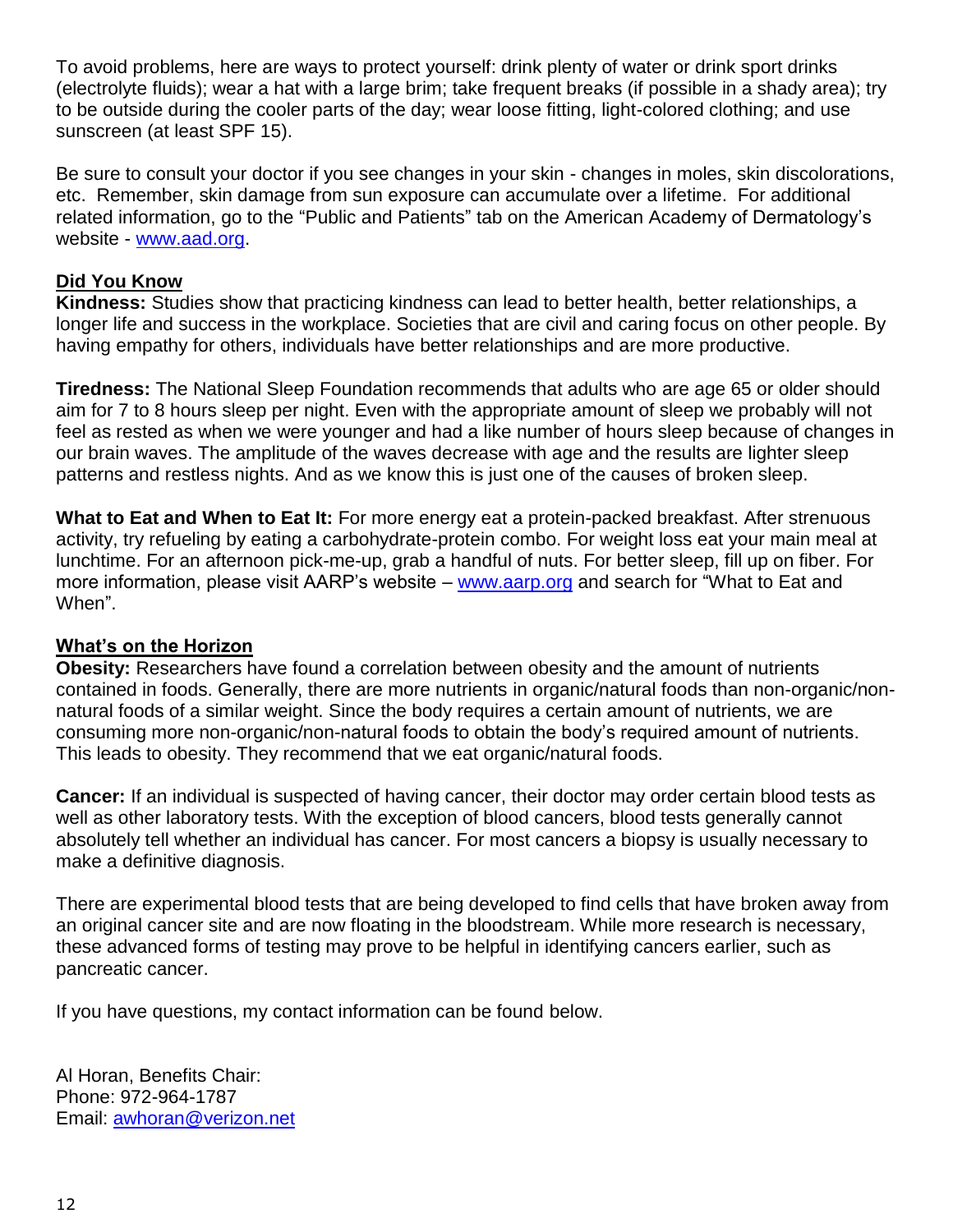# Gregory Vitiello **Frank Coe** [vitielloco@aol.com](mailto:vitielloco@aol.com) [fcoe@usa.net](mailto:fcoe@usa.net) 212.249.9849 281.565.9813

# CONTRIBUTING EDITOR: COMMUNICATIONS CHAIR:

The Chevron Retirees Association is not a subsidiary of Chevron Corporation but an independent organization of retired employees of Chevron or its predecessor companies.

© 2016 Chevron Retirees Association. All Rights Reserved.

#### Encore In Memoriam: **January-March 2016**

*As reported by Chevron during this period*

#### **Amoseas**

(No deaths reported)

#### **Caltex**

Cooper, Rita M., Ret. 1982 Kunreuther, Francis Edward., Ret. 1989

#### **Chevron**

Ahmad, N Aneesah., Ret. 2003 Ainsworth, Kenneth W., Ret. 2003 Allred, Jesse H., Ret. 1990 Alvidrez, Arthur, Ret. 1971 Anderson, Fred R., Ret. 1983 Anderson, Phyllis I., Ret. 1992 Armenta, Peter A., Ret. 1998 Arthur, John W.., Ret. 2013 Atherton, W R., Ret. 1986 Bailey, James W., Ret. 1986 Barnes, William A., Ret. 1992 Barnett, A O., Ret. 1984 Barnett, Elmer W., Ret. 1985 Baumert, Francis D., Ret. 1989 Bean, Niles S., Ret. 1990 Beeman, Delorse L., Ret. 1992 Bellomy, Robert C., Ret. 2005 Blake, Clarence F., Ret. 1986 Boshart, John W., Ret. 1986 Bower, D L., Ret. 1985 Bowlin, Ronald E., Ret. 1992 Brickey, Ralph N., Ret. 1974 Budd, Eli V., Ret. 1984 Buffington, George W., Ret. 1988 Chanak, Dorothy J., Ret. 1986 Cheatham, Allan M., Ret. 1992 Cheung, Crystal S., Ret. 2015 Childers, Kenneth R., Ret. 1991 Clyne, Thomas J., Ret. 1985 Coleman, J E., Ret. 2016 Collins, Harold E., Ret. 1980 Cooley, Beaumont B., Ret. 1983 Cox, Janice P., Ret. 2009 Crombie, Constance M., Ret. 1977 Cundiff, W A., Ret. 1985 Daunt, Cyril R., Ret. 1990 Davis, Ralph D., Ret. 2014 Demmel, Beverly J., Ret. 2015 Dimarco, Joseph B., Ret. 1986 Doan, L C., Ret. 1985 Eastenes, Joseph A., Ret. 1968 Eaton, Catherine R., Ret. 1990

Edison, Gregory T., Ret. 1995 Ehlers, A T., Ret. 1985 Ellinwood, Howard L., Ret. 1989 Elste, E G., Ret. 1995 Emmons, Billy R., Ret. 1992 Faircloth, Croom M., Ret. 1992 Felauer, Henry A., Ret. 1986 Foreman, A C., Ret. 1983 Freeman, Virginia W., Ret. 1999 Gallino, Louie T., Ret. 1986 Gill, Thaddeus E., Ret. 1986 Glenn, James E., Ret. 1999 Godwin, Harold T., Ret. 1982 Gould, V, Ret. 1985 Greer, Dan E., Ret. 1993 Grenrood, Barbara S., Ret. 2003 Grub, John E., Ret. 1986 Harris, Cleve L., Ret. 1997 Hart, G Patrick., Ret. 1991 Hayward, Scott N., Ret. 2010 Hilleary, Hugh L., Ret. 1979 Hingle, Elson P., Ret. 1986 Hohol, Eugene J., Ret. 1995 Hughes, Michael J., Ret. 2001 Jansen, H H., Ret. 1986 Jenkins, Barbara A., Ret. 2006 Johnson, Joseph J., Ret. 1985 Jones, B E., Ret. 1982 Kearney, Michael J., Ret. 1986 Kendall, Donald L., Ret. 1983 Knapek, Joseph A., Ret. 1991 Lagen, Jack T., Ret. 1985 Lamb, Charles F., Ret. 1980 Lanford, Robert L., Ret. 1984 Lang, George A., Ret. 1976 Langemark, Svend, Ret. 1986 Larsen, Orvis V., Ret. 2000 Leen, Josephine, Ret. 1989 Lehnhardt, D E., Ret. 1980 Mantz, E R., Ret. 1985 Marchetti, Dominic J., Ret. 1976 Mason, David, Ret. 1992 McClure, John S., Ret. 1983 McDown, R O., Ret. 1983 McEntee, John T., Ret. 1989 McGreehan, Edward J., Ret. 1984 McPpeak, William D., Ret. 1994 Miller, Billy G., Ret. 1992 Moss, Ralph E., Ret. 1991 Mushmeche, Albert P., Ret. 2003

Nuhfer, W S., Ret. 1985 O'Brien, G, Ret. 1985 Pease, Jack L., Ret. 2007 Pepper, H G., Ret. 1992 Phelps, Ruth H., Ret. 1979 Pitts, Ralph L., Ret. 2000 Pool, Raymond C., Ret. 1991 Preszler, Bruce K., Ret. 1992 Ray, Louie H., Ret. 1986 Reeves, Robert G., Ret. 1986 Remus Jr, Paul E., Ret. 1979 Richardson, Anthony R., Ret. 2014 Robin, Frank, Ret. 1990 Rodin, Robert R., Ret. 1990 Ruland, Gregory C., Ret. 2008 Russell, Winifred E., Ret. 1982 Salvemini, R J., Ret. 1986 Salveson, James O., Ret. 1989 Samuel, Dennis M., Ret. 2009 Sawai, M, Ret. 1988 Schumacher, Godfried J., Ret. 1983 Sell, L G., Ret. 1985 Shaffer, Charles W., Ret. 1985 Shalla, Richard L., Ret. 1998 Shewchuk, Raymond J., Ret. 1999 Simmons, Melvin R., Ret. 1996 Skero, Warren D., Ret. 1994 Smith, Ben G., Ret. 1986 Smith, Vivian S., Ret. 2008 Snell, George R., Ret. 1986 Stager, James H., Ret. 1985 Stamper, Albert J., Ret. 1990 Stone, Edmund W., Ret. 1991 Suba, Paul J., Ret. 1982 Swallows, Charles O., Ret. 1995 Titus, James H., Ret. 1983 Touchard, J, Ret. 1985 Tremper, John P., Ret. 1985 Vaughan, Jack K., Ret. 1984 Von Moos, Joseph Z., Ret. 1980 Vukonich, Joseph S., Ret. 1994 Ward, Thelma, Ret. 1996 Whitaker, David C., Ret. 1991 Whitson, Andrew L., Ret. 1994 Wilson, Ira F., Ret. 1991 Woodruff, Wesley D., Ret. 1981 Wooten, Jackie D., Ret. 1990 Zut, William, Ret. 1996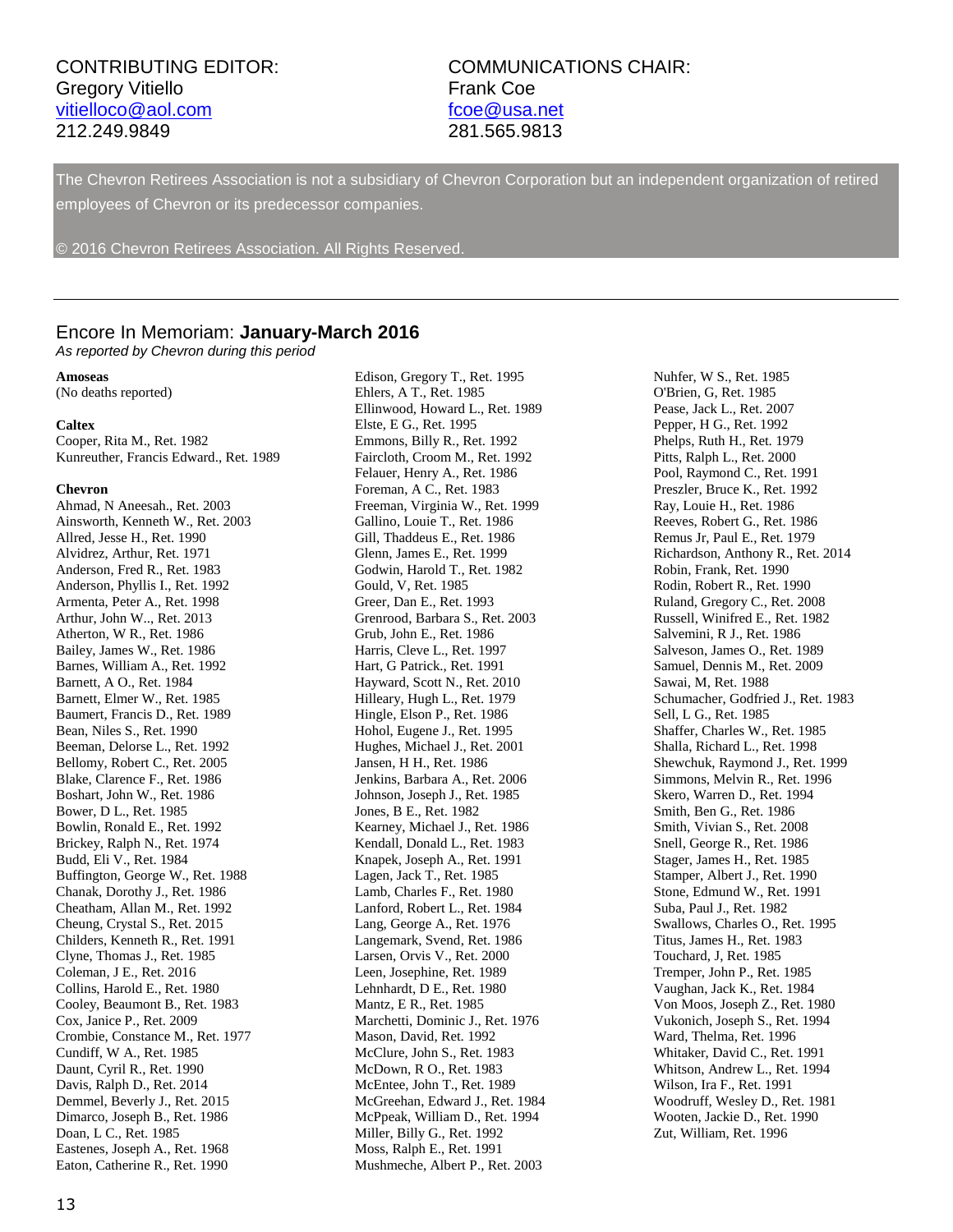#### **Getty**

Allan, Harry T., Ret. 1989 Ash, James G., Ret. 1993 Battles, Charles L., Ret. 1993 Billingsley, Donald W., Ret. 1996 Braddock, John L., Ret. 1995 Browning, Johnny W., Ret. 1987 Bryn, Mildred F., Ret. 1989 Bullington, John P., Ret. 1981 Capers, Tyrone R., Ret. 2007 Coleman, Harry R., Ret. 1999 Dalton, Raymond S., Ret. 1985 Delagarza, Lazaro, Ret. 1988 Dossett, Charles H., Ret. 1987 Duncan, Johnnie W., Ret. 1992 Ebbs, Edward L., Ret. 1984 Evans, Patricia G., Ret. 1987 Farnsworth, Jimmie J., Ret. 1978 Freiseis, Francis F., Ret. 1979 Graham, John B., Ret. 1985 Hann, Richard O., Ret. 1993 Hanson, Allen C., Ret. 1981 Hearn, William P., Ret. 1983 Knight, Robert S., Ret. 1994 Martin, Bobby E., Ret. 2001 Matsko, Michael J., Ret. 1979 May, James D., Ret. 1989 Paden, Merrill L., Ret. 1984 Reidy, Patrick J., Ret. 1983 Robinson, John A., Ret. 1986 Rogers, Robert E., Ret. 1984 Schouten, Frances J., Ret. 1985 Smith, Douglas R., Ret. 1983 Stinson, L Alan., Ret. 1995 Strawn, Dorothy K., Ret. 1985 Tate, Billy J., Ret. 1987 Wilkin, Jack C., Ret. 1987 Williams, Jackie L., Ret. 1999 Woodfin, Aaron E., Ret. 1989 Worsham, Lewis C., Ret. 1994

#### **Gulf**

Adams, Buddy L., Ret. 1992 Adcock, George E., Ret. 1984 Akin, Kenneth E., Ret. 1986 Anderson, Mary Aliene., Ret. 1983 Bauchspies, Frank T., Ret. 1985 Berger, Joseph, Ret. 1986 Boswell, Maurice J., Ret. 1983 Brown, Chester D., Ret. 1986 Bruda, Jack G., Ret. 1985 Bryson, James J., Ret. 1973 Burns, Charles L., Ret. 2007 Burt, George R., Ret. 1983 Capello, Joseph B., Ret. 1982 Cleveland, George H., Ret. 1980 Cochran, Michael D., Ret. 1985 Colesworthy, Clement G., Ret. 1986 Colombel, Carol A., Ret. 1983 Crovetto, Craig J., Ret. 1985 Crowder, Eileen A., Ret. 1983 Custer, Benny H., Ret. 1994 Daniel, Robert P., Ret. 1989 Davidson, Willie P., Ret. 1984 Dore, Harry J., Ret. 1981 Duckett, Gene H., Ret. 1996 Elender, Kenneth C., Ret. 1978 Elsasser, Martin, Ret. 1992 Flaherty, Walter A., Ret. 1983

Fralich, Clifford A., Ret. 1983 Freeman, Ross E., Ret. 1983 Garcia, David, Ret. 1983 Gaunt, Leonard I., Ret. 1983 Geraci, Jimmie M., Ret. 1985 Gordon, Richard W., Ret. 1981 Groot, Herbert S., Ret. 1983 Hall, Milton C., Ret. 1988 Hankins, Barbara E., Ret. 1982 Harrigan, Elaine F., Ret. 1983 Hebert, Gabe, Ret. 1992 Hill, Warren K., Ret. 1982 Hodge, John S., Ret. 1996 Holiday, Mary L., Ret. 2014 How, Jean T., Ret. 1983 Humphries, Ira O., Ret. 1986 Irwin, Grady S., Ret. 1973 Jessop, Margaret A., Ret. 1988 Krupa, Anna, Ret. 1977 Lee, James E., Ret. 1987 Lewis, Helen B., Ret. 1985 Londa, Charles, Ret. 1982 Mc Allonis, Raymond W., Ret. 1979 McGuire, Robert F., Ret. 1991 McMahon, M Rose., Ret. 1985 Miller, Charles F., Ret. 1986 Myatt, Mary B., Ret. 1984 Myers, Dorris A., Ret. 1991 Ortiz, Juan M., Ret. 1992 Parkhurst, James A., Ret. 1982 Paterno, Edmund E., Ret. 1994 Petering, Gary L., Ret. 2000 Placke, Eunice M., Ret. 1986 Pool, David O., Ret. 1984 Porch, Bernice D., Ret. 1993 Potts, Joseph J., Ret. 1981 Pursch, Victor E., Ret. 1983 Reese, Anna J., Ret. 1982 Roye, Thelma M., Ret. 1992 Ruschok, Peter, Ret. 1986 Russell, Charles P., Ret. 1984 Salazar, Antonio, Ret. 1976 Saulsberry, Joseph W., Ret. 1988 Schnurr, Susan B., Ret. 2005 Shoemaker, Eileen D., Ret. 1979 Slate, Gordon L., Ret. 1986 Slaughter, Robert E., Ret. 1989 Snoek, Theodore B., Ret. 1975 Snokhous, Raymond J., Ret. 1983 Strange, James L., Ret. 1985 Terracina, Anthony, Ret. 1983 Thompson, Myron J., Ret. 1992 Tom, Raymond, Ret. 1994 Upton, James E., Ret. 1990 Vaught, Robert L., Ret. 1995 Wagner, William C., Ret. 1985 Watkins, Joel S., Ret. 1985 Westfall, Steve A., Ret. 1995 White, Roddy L., Ret. 1974 White, Rubin L., Ret. 1999 Willingham, Grady C., Ret. 1999 Wilson, Myrtle L., Ret. 2000 Woods, Phillip L., Ret. 1984 Worrell, John C., Ret. 1983 Wright, Clifford H., Ret. 1973 Yancey, Sara L., Ret. 1973

#### **MolyCorp**

Bates, Steven J., Ret. 2009 Garcia, Bernabe P., Ret. 1986 McMullen, Duane A., Ret. 1995

#### **Plexco**

(No deaths reported)

#### **Tenneco**

(No deaths reported)

#### **Texaco**

Anderson, Rupert C., Ret. 1987 Andres, Albert M., Ret. 1989 Armstrong, Forrest, Ret. 1982 Barrow, Robert J., Ret. 1989 Barrows, Elise R., Ret. 1982 Benton, William J., Ret. 1982 Berdahl, Homer M., Ret. 1988 Bobo, James E., Ret. 1983 Borel, Milton C., Ret. 1984 Bostick, James W., Ret. 1984 Bourgeois, Warren J., Ret. 1989 Burns, Robert B., Ret. 1994 Burris, David P., Ret. 1989 Carriere, Anthony O., Ret. 1989 Cataldo, Maurice C., Ret. 1993 Chabert, Elvis M., Ret. 1983 Childs, Thomas D., Ret. 1988 Cost, Everett E., Ret. 1983 Cox, Clinton E., Ret. 1994 Crawford, Dale W., Ret. 1994 Crawford, William H., Ret. 1994 Croy, Charles H., Ret. 1979 Cuscurida, Michael, Ret. 1994 Davis, George N., Ret. 1973 Davis, Marvin L., Ret. 1989 Delafosse, John R., Ret. 1984 Delahoussaye, Donald A., Ret. 1994 Domingue, Kelly P., Ret. 1989 Duhon, Alton J., Ret. 1982 Elam, Robert E., Ret. 1999 Eme, Raymond T., Ret. 1993 Escalante, Henry P., Ret. 1990 Fagan, Peggy L., Ret. 1987 Ferguson, Joseph B., Ret. 1982 Finley, Margaret R., Ret. 1999 Fitzgerald, Errol R., Ret. 1996 Foyil, Elizabeth A., Ret. 1977 Francis, Paul, Ret. 1988 Franklin, Robert L., Ret. 1984 Fraser, James R., Ret. 1985 Freeman, Marion F., Ret. 1995 Garcia, Gilbert, Ret. 1994 Gary, Roma Mae., Ret. 1988 Gillespie, T G., Ret. 1985 Gilliland, Richard K., Ret. 1990 Grabczynski, Stanley, Ret. 1981 Haegelin, Joseph K., Ret. 1996 Hagan, John V., Ret. 1979 Hamilton, Fred C., Ret. 1998 Hawkins, William W., Ret. 1982 Hershberger, Roy A., Ret. 1977 Hess, David T., Ret. 2002 Hessler, George W., Ret. 1986 Hool, Robert G., Ret. 1982 Hornback, Dudley, Ret. 1982 Howarton, Ethridge E., Ret. 1983 Iappini, Robert, Ret. 2003